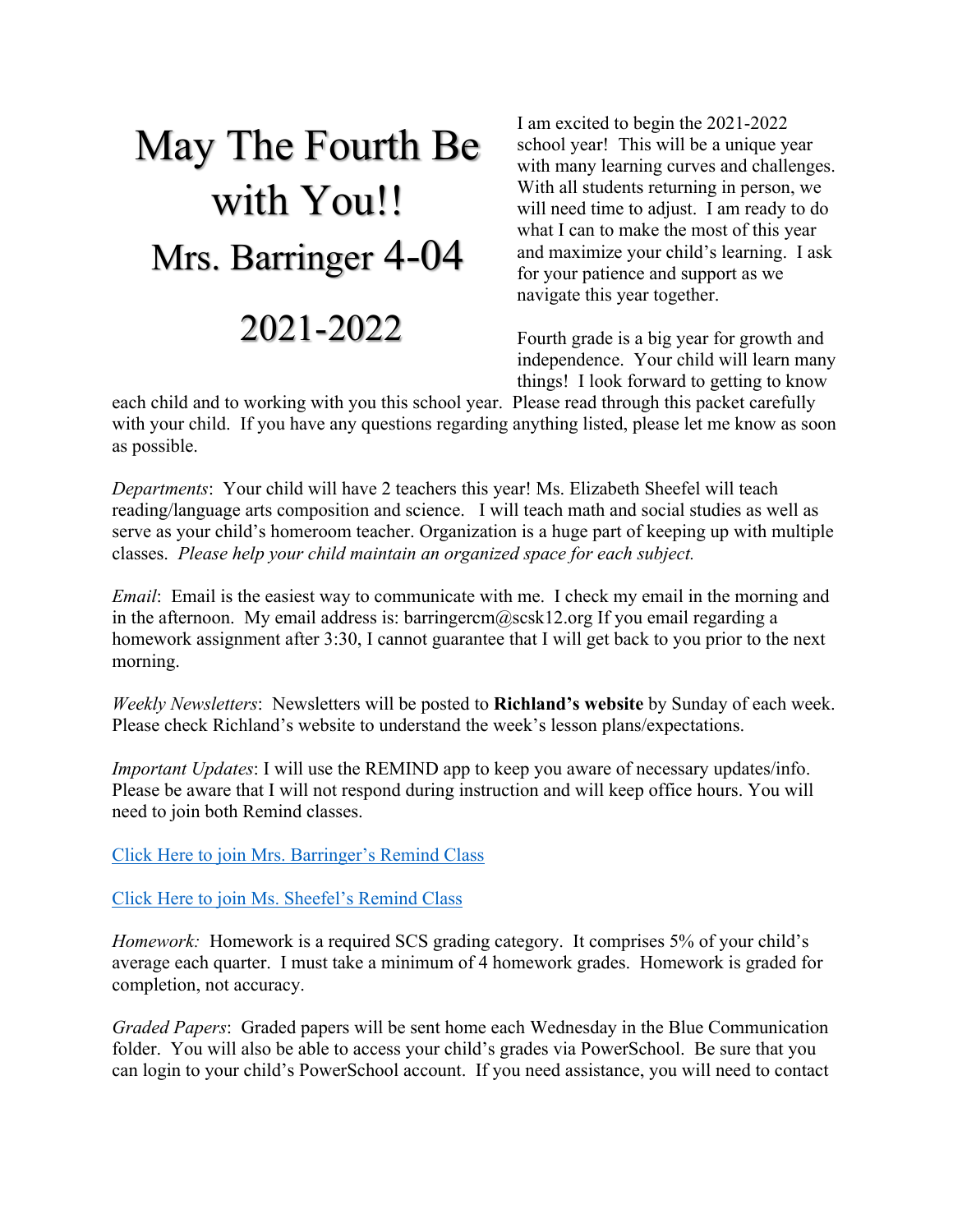## the main office. **It is the expectation that the folder is signed for each week using the form in the back pocket.**

Grading Policy: Grades 1-5:

The basic grading system for knowledge / subject area is expressed by the letters "A", "B", "C", "D", and "F" with the following numerical values except for 1st grade science and social studies which will be expressed by the letter "S" or "N".

| $\mathsf{A}$ | 93-100   |
|--------------|----------|
| B            | 85-92    |
| C            | 75-84    |
| D            | 70-74    |
| F            | Below 70 |

Homework: 5% (minimum four grades) Class Participation: 5% (minimum four grades) Classwork: 40% (minimum four grades) Projects, portfolios, or presentations: 5% (minimum one grade) Tests: 45% (minimum four grades)

*Parent-Teacher Conferences*: Parent conferences must be arranged by appointment. There are two designated conference dates. However, it is not necessary to wait until conference days. You are always welcome to contact me about scheduling a conference. I will try to work with you to schedule a time to meet.

*Science and Social Studies*: Due to the overwhelming amount of content knowledge in these subject areas, 4th grade will split the subjects during each nine week period. Students will spend a few weeks in science, then will switch to social studies.

*Math Facts*: 4th grade math is built on the foundation of knowing basic multiplication facts. All students should have multiplication facts mastered by February of this school year. Each week, students will take a 2 minute timed fact quiz. We will begin the year with the 2x fact family. We will move to the 3x fact family the second week, and so forth. Following the 12 x fact family, quizzes will have mixed facts. PLEASE practice math facts with your child on a daily basis*. I cannot express enough the importance of knowing basic multiplication this school year.*

*Discipline Plan*: Each classroom will develop specific classroom rules for their class. However, consequences for breaking these rules are the same grade wide. From quiet warnings, to time outs with reflection time, to loss of privileges, a range of interventions will be used depending on the severity of the rule that is broken. Students will be given 3 chances to correct "minor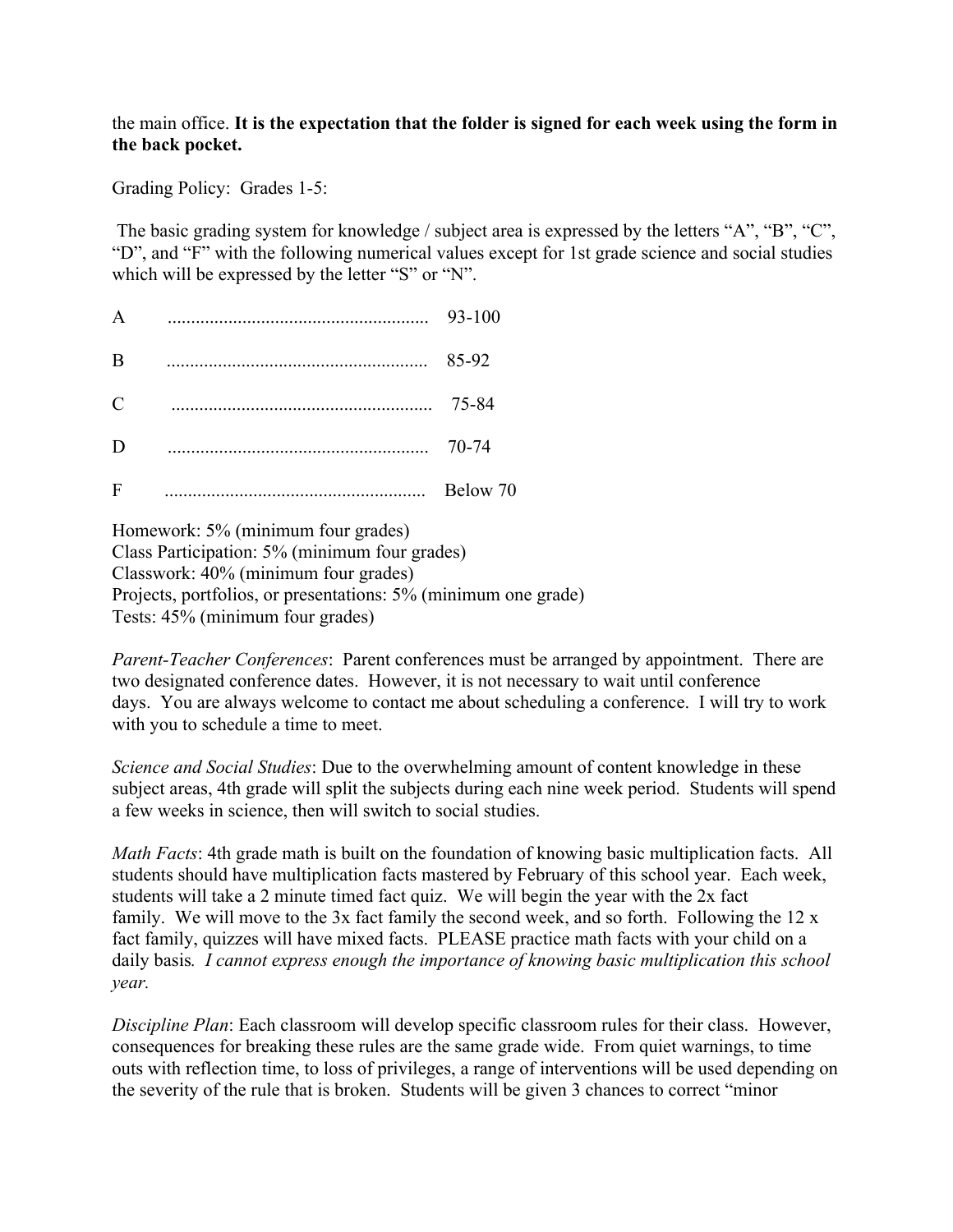incidents" before a referral to the office. (Parents will also be made aware.) Very serious problems will be sent to the office with a disciplinary form and a notation will be entered in the principal's computer files.

*Make up work:* If your child is absent, please send an email excuse. A note is required for excused absences. These notes MUST be sent to school within 3 days. After the 3rd day of returning to school, the secretaries will no longer have the option of changing the unexcused absence to excused. I will give students their make-up work. It is the student's responsibility to complete the work and submit it.

*Supplies:* Thank you for purchasing the supplies suggested on the 4th grade list. Throughout the year, please remember to check with your child to see which supplies he or she has run out of, especially after the holidays. Also, make sure your child always has a working expo marker. **Dry erase expo markers do not last all year and we use them DAILY in math.**

## **Lunch: 1:00-1:30**

Recess will be the last 20 minutes of science/social studies daily. A more detailed schedule will be uploaded to my website soon!

*\*\*Virtual Space*: IN THE EVENT OF A STAY HOME ORDER\*\* (Hopefully this does not happen!  $\odot$ ) Norms for virtual learning will be discussed with students. Important notes to consider: Always enter a meeting on mute! (This will reduce feedback.) Designate a quiet, workable learning space with materials readily available. Dress appropriately (uniforms not required, but appropriate clothing is!) Be prompt; school begins at 8:00. Chat box is for math related questions, not student conversations. I do not mind students having a quiet snack during instruction, just be mindful if it becomes a distraction. Be flexible….things will not always go as planned, but that is OKAY!

> *Wish list*: I have also linked a class Amazon Wish List on my website BAND-AIDS Index cards Fine tip black expo markers